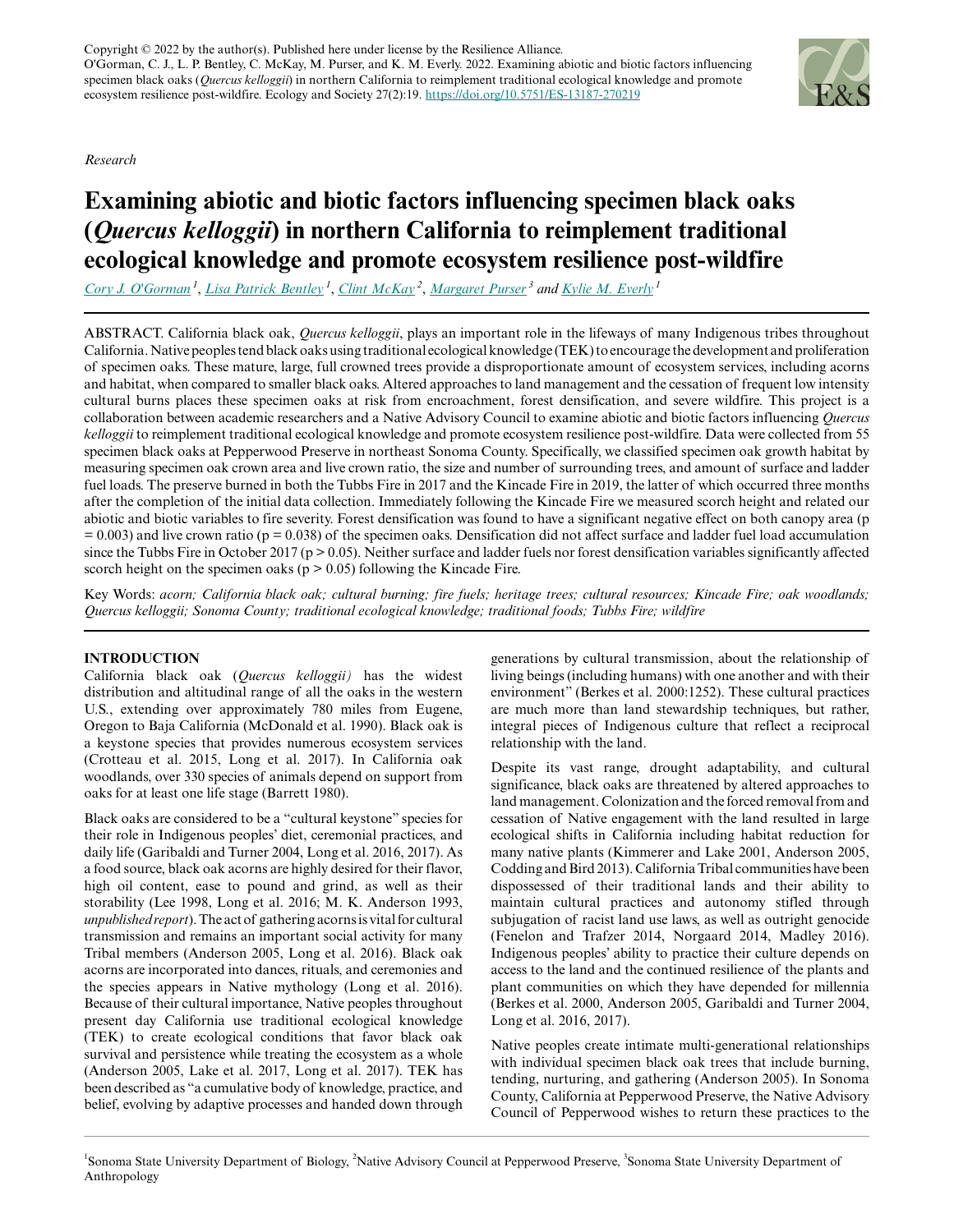land. Pepperwood Preserve is located on the traditional ancestral territory of the Wappo (Milliken 2007). Black oak holds a position of great cultural importance and is the Wappo tribe's preferred acorn for eating. As such, this project was developed as one of the initial steps in facilitating the reimplementation of these reciprocal stewardship practices. Our research was a collaboration between Pepperwood's Native Advisory Council, Clint McKay (Wappo/ Pomo/ Wintun), Chair, Lucy McKay (Pomo and Northern Sierra Miwok), Dr. Brenda Flyswithhawks (Tsalági), Tek Tekh Gabaldon (Mishewal Wappo), and L. Frank Manriquez, (Tongva and Ajachemem and Rarámuri), Pepperwood's management team, and researchers at Sonoma State University.

In meetings with Sonoma State researchers and the Pepperwood management team, Pepperwood's Native Advisory Council expressed concerns regarding the presence and regeneration of specimen black oaks on the preserve, not just the abundance of the black oak species. Specimen oaks have been defined as large, old, healthy trees with broad low crowns (Long et al. 2017). The Native Advisory Council explained that this growth habit makes it easier to gather acorns and also supports other culturally significant understory plants. These trees provide a disproportionate number of ecocultural services when compared to smaller black oaks (Long et al. 2017). Clint McKay explained the following:

*[A] specimen oak does not come with age. It comes with the overall health of the tree and the tree's ability to take its rightful place within our natural world in the spirit of reciprocity. The specimen oak benefits from its microenvironment and in return can reciprocate its bounty to the natural world; humans, animals and other plant communities. Overcrowding or densification causes the trees to not reach their full potential. We get small, spindly trees that lack strength and the ability to produce the quality and quantity of acorns needed to support other life forms*.

Like numerous Indigenous groups around the world, Sonoma County Tribal communities have difficulty accessing the plants necessary for cultural practices, such as basket weaving and maintaining a traditional diet, because of public land gathering prohibitions, the cessation of cultural burns, limited access to land, and habitat destruction (Garibaldi and Turner 2004, Anderson 2005, Shebitz et al. 2009, Long et al. 2017). A very limited amount of land in Sonoma County is under Tribal jurisdiction. As a result, Tribal communities cannot possibly sustain themselves on such limited land resources alone. Traditional gathering places beyond Tribal lands are not always accessible, which further restricts the traditional foods and cultural resources contained therein. Lack of access to traditional foods and the use of pesticides and herbicides on adjacent agricultural lands directly affect both overall Tribal health and the conditions of the few gathering places that remain open to Tribal peoples. Policies, such as gathering restrictions on abalone and salmon, also affect Native peoples (Clint McKay, *personal communication*). Despite all the challenges, Tribal communities continue to practice their cultural traditions and pass knowledge through the generations. This cultural resilience is expressed in many ways including efforts to revitalize language and traditional crafts like basket weaving. It is also expressed by connecting traditional stewardship practices with modern day political movements like climate activism. A key component to cultural resilience is working to restore both access to the land and the ability to engage in traditional cultural practices.

Present day conservation depends on understanding the ecological and cultural history of a place, including cultural practices and the roles and benefits they played in a given ecosystem (Kimmerer and Lake 2001, Keeley 2002, Hayashida 2005, Codding and Bird 2013). Historically, researchers rooted in the binary anthropological distinction between hunter gatherers and agricultural societies missed Indigenous peoples' influence across many habitats of the California landscape and were unaware of the importance of active management in California's ecosystems (Anderson 2005, Shebitz et al. 2009, Codding and Bird 2013, Lepofsky et. al 2017). Indigenous people act as keystone species in numerous ecosystems around the world through the use of fire (Kimmerer and Lake 2001, Miller and Davidson-Hunt 2010, Codding and Bird 2013, Christianson 2014). Fire has numerous beneficial effects on a landscape scale, including plant germination, plant health, and maintaining habitat heterogeneity (Kimmerer and Lake 2001, Keeley 2002, Anderson 2005, Abrams and Nowacki 2008, Codding and Bird 2013, Kelly and Brotons 2017, Anderson and Keeley 2018). The use of fire to increase abundance and production of masting tree species has been documented across North America (Abrams and Nowacki 2008). In California, intensification of the use of oak and material correlates that accompany acorn processing such as bedrock mortars, pestles, and acorn macrofossils date from ~6500 to 4300 cal BC (Hilderbrant 2007). Evidence from paleoecology shows frequent cultural burns also occurred across much of California during the mid to late Holocene, which is supported by the ethnographic and archaeological record (Keeley 2002, Anderson 2005, Stephens et al. 2007, Lightfoot et al. 2013, Christianson 2014, Lightfoot and Cuthrell 2015, Anderson and Keeley 2018). Burning and similar cultural practices have significant time depth and have been a component of the black oaks' environment for millennia.

Burning practices ceased in Sonoma County within the last 200 years after the imposition of fire suppression policies (Barnhart et al. 1996, Hastings et al. 1997, Minnich et al. 2000, Kimmerer and Lake 2001). Density of oak stands has increased since the time of Euro-American settlement (1850–1910), and the state's adoption of a fire suppression model has increased oak mortality (Barnhart et al. 1996, Hunter and Barbour 2001, Schriver et al. 2018). Fire suppression has allowed for forest densification by Douglas-fir (*Pseudotsuga menziesii*) and hardwood species, which increases drought sensitivity in oaks (Barnhart et al. 1996, Hunter and Barbour 2001, Cocking et al. 2012, Long et al. 2018, Gedalof and Franks 2019). Competition by neighboring trees, including hardwood species, results in loss of acorn production and higher rates of mortality (Asbjørnsen et al. 2007, Marcos et al. 2007, Oheimb et al. 2011, Long et al. 2018). In addition, forest densification increases the chance of oak mortality due to shade induced stress and an increase in ladder fuels (Barnhart et. al. 1996, Cocking et al. 2012). Increased ladder fuels enable fire to climb into oak canopies thereby increasing the chance of top kill and mortality (Horney et al. 2002). The absence of fire allows for fuel load accumulation that can result in higher fire severity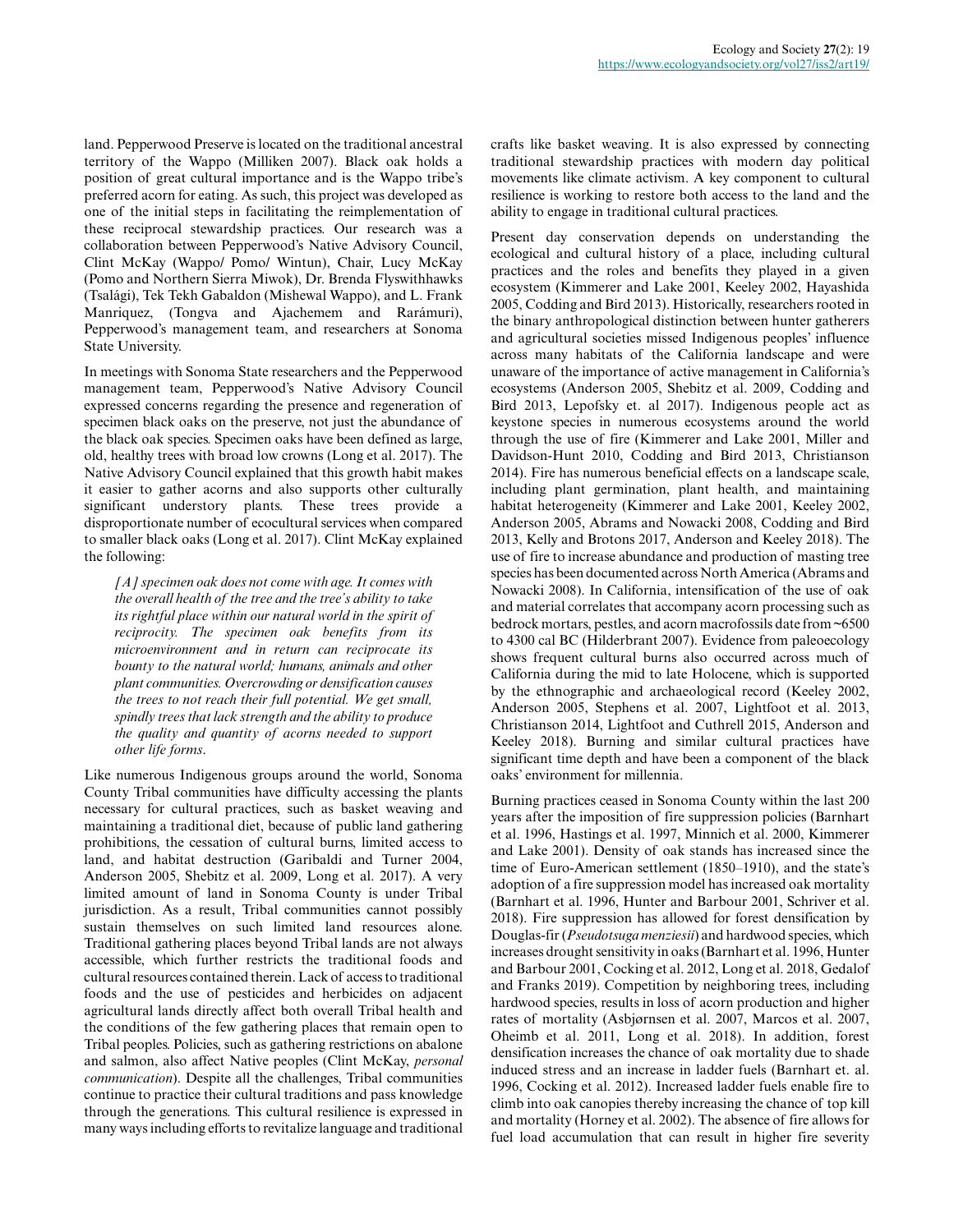thereby increasing the chance of top kill in a fire event, and unintended injury to mature oaks during prescribed fires (Long et al. 2018, Nemens et al. 2019; Fig. 1).

Black oaks rely on frequent, low intensity fires and this fire regime supports the development and proliferation of old, large black oaks with broad, low crowns (Skinner et al. 2006, Cocking et al. 2012, Long et al. 2016, Hammett et al. 2017). The Native Advisory Council and other cultural practitioners within California have expressed the cultural and ecological importance of these specimen oaks and the ecocultural services they provide (Cocking et al. 2012, Long et al. 2016, 2017, Crotteau et al. 2015). Fire suppression and its effects, including forest densification, place existing specimen oaks at risk and discourage the regeneration and development of future generations of legacy trees (Cocking et al. 2012, Long et al. 2016, 2017, Nemens et al. 2018).

**Fig. 1**. Black oak trees (*Quercus kelloggii*) at Pepperwood Preserve after a wildfire. From left to right; on the edge of grassland, with encroaching Douglas-firs (*Pseudotsuga menziesii*), landscape view.



# **METHODS**

#### **Objectives of the Native Advisory Council and research design**

The Native Advisory Council asked that Sonoma State researchers identify specimen black oaks at Pepperwood Preserve and record the ecological conditions of the trees. Based on the concerns expressed by the Native Advisory Council, a research design was created to examine the effects of forest densification on specimen oak crown shape. The accumulation of fire fuels since the Tubbs Fire in 2017 was also measured. Scorch height on the specimen trees was measured after the Kincade Fire, which occurred during the field research in 2019, to determine the impact of our measured biotic factors on fire severity around these specimen oaks.

#### **Study site**

Pepperwood Preserve consists of 1263 hectares (3120 acres) located northeast of the city of Santa Rosa in the Southern Mayacamas Mountains (Gillogly et al. 2017). Elevation on the Preserve ranges from 56 to 475 meters (185–1560 feet). Though situated 40 kilometers (25 miles) east of the Pacific Ocean, maritime influences such as coastal fog impact the preserve (Gillogly et al. 2017). In total, 543 native species have been collected and documented on the Preserve, 18 of which are endemic (DeNevers 2013, Halbur et al. 2013, Gillogly et al. 2017). Oak woodland stretches across 394 hectares (974 acres) of the Preserve making it the dominant vegetation type. The main overstory oak species are live oak (*Quercus agrifolia var. agrifolia*), blue oak (*Quercus douglasii*), black oak, Oregon white oak (*Quercus garryana*), and valley oak (*Quercus lobata*; Gillogly et al. 2017). Other associated overstory species include Douglas-fir,

tanoak (*Notholithocarpus densiflorus*), madrone (*Arbutus menziesii*), and bay (*Umbellularia californica*).

#### **Location and determination of specimen oaks**

To determine the location of specimen oaks within the Preserve, cruising surveys were performed by vehicle and foot along main roads. LiDAR and hyperspectral derived vegetation maps were also used to identify areas of high black oak abundance (Fig. 2). Initially, the search covered a 100 meter swath on either side of major roads and trails to ensure easy access by cultural practitioners, but eventually extended to more remote locations after mapping the specimen black oaks adjacent to roads and trails. Once a potential specimen oak was found, its geospatial location was recorded (Garmin GPS), the tree was photographed and marked by placing a tagged rebar stake into the ground two meters from the north side of the trunk.

All 55 specimen oaks identified were within the Tubbs Fire perimeter which burned roughly 95% of Pepperwood Preserve in October 2017. The Tubbs Fire perimeter encompassed roughly 14,895 ha, and more than 25% burned in both medium and high severity (Ackerly et al. 2019). After the initial data collection was completed, roughly 60% of the Preserve burned in the Kincade Fire in October 2019. Of the 55 specimen oaks, 37 were within the Kincade Fire perimeter and two fell during the fire event. (Fig. 2)

#### **Ecological field measurements**

Tree height of each specimen oak was measured using an inclinometer. Crown height was determined by measuring from the base of leafy canopy to top of canopy. The two crown dimension variables measured were crown area and live crown ratio. To determine crown area, the major and minor axes of the crown were measured with a meter tape on the ground underneath the crown. These measurements were then used to solve for the area of an ellipse. Live crown ratio was determined by dividing the total tree height by the canopy base height.

Diameter at breast height (DBH) was recorded for each tree. DBH was measured 1.3 meters from the base of the tree on the uphill side, perpendicular to the trunk axis and to the nearest tenth of a centimeter. To determine fire risk to each specimen oak, surface fuels and ladder fuels were measured around each tree. Three randomly selected and equidistant Brown's transects originating from the base of the specimen oak were used to quantify surface fuels. Ladder fuels were quantified by photographing a 4 m tall banner located 15 meters from the base of the tree at the end of each Brown's transect and then quantifying the area covered by both dead and live branches using the program ImageJ (Kramer et al. 2016). Any branches belonging to the specimen oak were not included in the analysis.

To quantify forest densification, all existing and potential forest canopy trees larger than two meters in height were surveyed in a 15 meter circular plot with the specimen oak at the origin. Species, DBH, tree condition (live, dead, or top kill), and distance to specimen oak were recorded. Canopy position was determined for these trees (by the same individual observer throughout the experiment). Canopy positions were categorized as understory (UN) if less than 1/3 of the crown height penetrates the bottom of the specimen oak canopy, emergent (EM) if 2/3 of the crown height is within the canopy of the oak, and oak overstory (O) if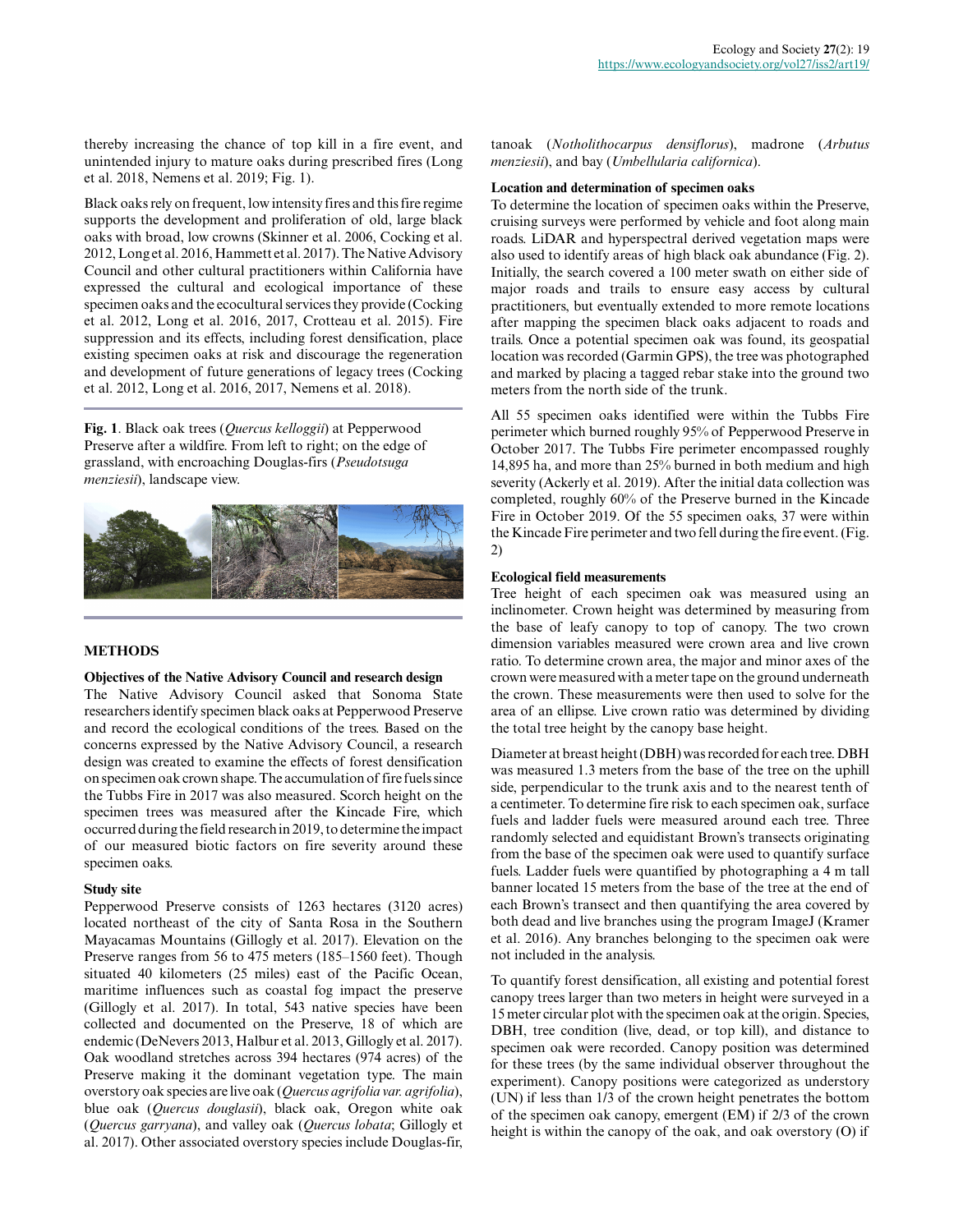**Fig. 2**. Maps of the specimen oaks identified at Pepperwood Preserve with respect to (a) local species alliances and (b) fire severity during the 2019 Kincade Fire. Sentinel-2 data was used to extract the relativized burn ratio (RBR) from the Kincade fires to represent burn severity.



1/3 of the crown height is level with the top of the oak canopy (Cocking et al. 2012). Within two weeks following the Kincade fire, scorch height was measured on all specimen oaks using an inclinometer or meter tape when possible.

#### **Statistical analyses**

A hierarchical set of models was fit to analyze the effect of forest densification on crown area and live crown ratio. The initial model used the following forest densification variables as factors: total DBH of surrounding trees and the average distance of surrounding trees to the specimen oak tree. Average distance to the specimen oak was not found to be significant ( $p > 0.05$ ) in any of the models and, as such, was excluded from subsequent analyses. When the total DBH of surrounding trees was significant, a new model was used to disentangle the effects of its two component parts: mean DBH of surrounding trees (e.g., area) and number of surrounding trees (e.g., abundance). If either mean DBH of surrounding trees or number of surrounding trees was significant, a final model was run where each variable was then categorized by canopy positions (overstory, emerging, and understory) to determine if the canopy position of the surrounding trees affected live crown ratio and crown area.

Two separate generalized linear models (GLM) were used to determine the effect of forest densification on surface fuels and ladder fuels. One hour, 10 hour, and 100 hour surface fuels were included in the analyses. Forest densification variables included total DBH of surrounding trees, number of surrounding trees, and average distance of surrounding trees to the specimen oak.

To determine the effect of the Kincade Fire on each specimen oak tree, scorch height was measured as the height from the base of the specimen oak tree to the highest visible char mark. It was then standardized by dividing scorch height by total tree height. The effects of forest densification variables and fire fuels (tons per acre of fine surface fuels and total amount of ladder fuels) on scorch height were evaluated in separate models. All analyses were run in JMP 14.

#### **RESULTS**

#### **Plot composition and structure**

In total, 428 canopy trees from 8 species were present in the 55 plots. Mean DBH of specimen oaks was  $100.37$  cm (range = 65.3) cm to 168.6 cm). The mean height of specimen oaks was 14.82 m (range = 10.28 m to 23.33 m). Sixty-nine percent of all surrounding tree species were oaks (*Quercus* spp.). Coast live oak was the most abundant species (27% of surrounding trees; 116 trees; present in 65.45% of plots; mean DBH of 54.26 cm). The other tree species (listed in order of abundance) were black oak (23% of surrounding trees; 100 trees; present in 63.64% of plots; mean DBH of 55.04 cm), madrone (15% of surrounding trees; 65 trees; present in 40% of plots; mean DBH of 12.96 cm), Oregon white oak (11% of surrounding trees; 48 trees; present in 36.36%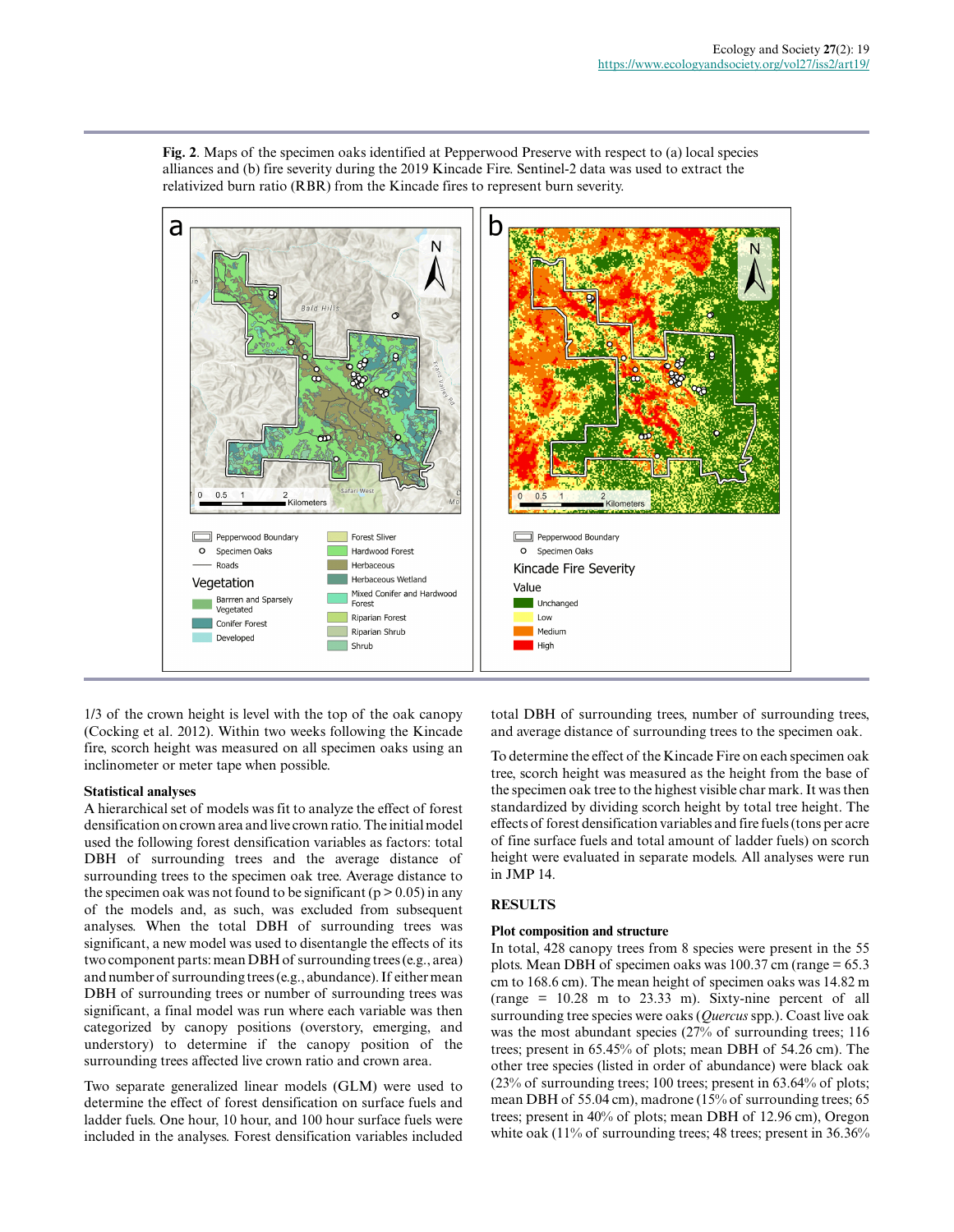of plots; mean DBH of 43.17 cm), bay (8% of surrounding trees; 34 trees; present in 36.36% of plots; mean DBH of 18.45), Douglas-fir (7% of surrounding trees; 30 trees; present in 32.73% of plots; mean DBH of 22.22 cm), blue oak (6% of surrounding trees; 25 trees; present in 16.36% of plots; mean DBH of 48.73), and tanoak (0.23% of surrounding trees; 1 tree; present in 1.81% of plots; DBH of 13 cm).

All canopy trees were categorized by canopy position. There were 168 understory trees (mean DBH = 15.12 cm), 80 emerging trees (mean DBH =  $50.05$  cm), and 178 overstory trees (mean DBH = 61.23 cm). The species accounting for the largest percentage of each canopy position were understory (35.19% madrone), emerging (36.71% coast live oak), and overstory (34.83% black oak).

# **Surface, ladder fuels, and scorch height**

Across all plots, mean surface fuels were 5.4 tonnes per hectare (range = 2.7 to 8.5 tonnes per hectare). Ladder fuels (dead or live vegetation from 0 to 4 m in height) ranged from 0% to 48% across all plots. Mean scorch height was  $4.5$  m (range =  $0.3$  m to  $15.8$ ) m). Scorch height was made equivalent to total tree height for the two specimen oaks that fell during the Kincade fire event. None of the forest densification variables had a significant effect on the amount of fine surface fuels per square hectare or the amount of ladder fuels pre-Kincade Fire ( $p > 0.05$ ). The forest densification variables, fine surface fuels, and ladder fuels did not have a significant effect on scorch height post-Kincade Fire ( $p > 0.05$ ).

#### **Forest densification on crown area**

Our initial model showed a strong negative effect of total DBH of surrounding trees on specimen oak crown area ( $F_{1, 50} = 9.98$ ,  $p = 0.0027$ ; Fig. 3). In the subsequent model, both mean DBH of surrounding trees ( $F_{1, 51} = 7.33$ ,  $p = 0.0092$ ), the number of surrounding trees ( $F_{1, 51} = 7.58$ , p = 0.0082), and their interaction  $(F<sub>1, 51</sub> = 6.27, p = 0.016)$  had a negative effect on specimen oak crown area (Fig. 3). The final model found that the number of emerging trees had a marginally significant negative effect on crown area (F<sub>1, 20</sub> = 4.17, p = 0.055). Although we detected a marginally significant negative effect of the number of emerging trees, we note that for 37 of the specimen trees there were no surrounding emerging trees.

#### **Forest densification on live crown ratio**

The initial model showed that total DBH of surrounding trees negatively affected specimen oak live crown ratio (F<sub>1,50</sub> = 4.55, p  $= 0.0378$ ). The subsequent model showed a marginally significant negative effect of number of surrounding trees on specimen oak live crown ratio ( $F_{1, 51} = 3.73$ , p = 0.0591). The final model, including canopy positions, indicated that the number of overstory trees had the greatest negative effect on specimen oak live crown ratio (F<sub>1, 20</sub> = 8.37, p = 0.009).

# **DISCUSSION**

# **Overall goal of tending trees and incorporating TEK specifically at Pepperwood**

In this collaborative project, we sought to find and map specimen black oaks for the reimplementation of TEK within Pepperwood Preserve. Based on expressed concerns of the Native Advisory Council regarding the regeneration and crown shape of legacy trees, we measured ecological variables to identify abiotic and biotic factors influencing specimen oak growth and habitat postwildfire. Protecting existing legacy trees and restoring black oak ecosystems at Pepperwood Preserve presents the opportunity to partner with local Tribal peoples and increase their access to land while promoting ecosystem restoration (Long et al. 2017, 2020).

**Fig. 3**. (A) The effect of mean diameter at breast height (DBH) of surrounding trees on specimen oak crown area  $(F_{1, 51} = 7.33)$ ,  $p = 0.009$ ); (B) The effect of the number of surrounding trees on specimen oak crown area ( $F_{1, 51} = 7.58$ , p = 0.008); and (C) The effect of the interaction between mean DBH of surrounding trees and the number of surrounding trees on specimen oak crown area (F<sub>1, 51</sub> = 6.27, p = 0.016).

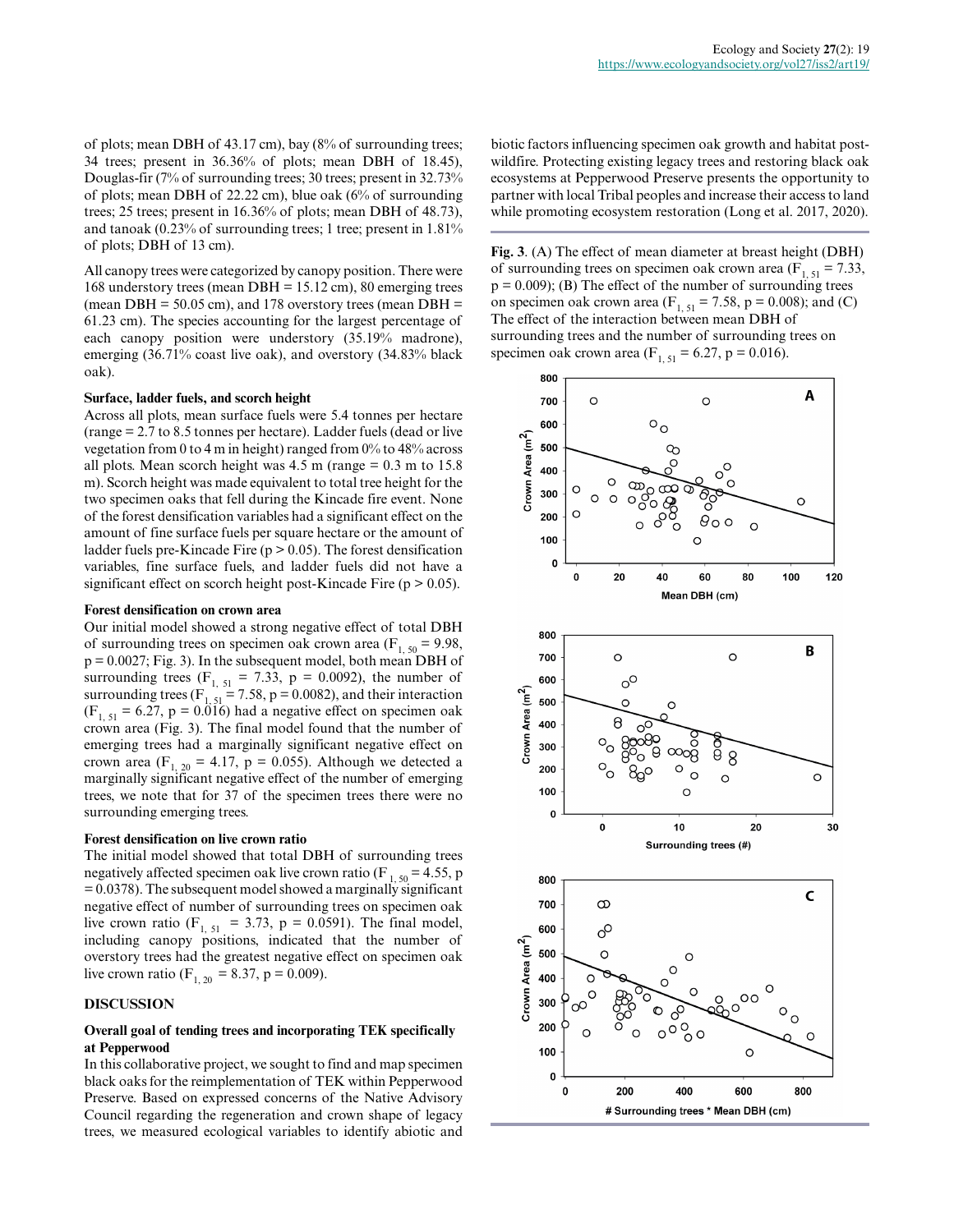#### **Understanding the effects of wildfire on tree structure**

Our study site experienced two sequential wildfires (Tubbs and Kincade) over a short temporal scale. Both fires involved wind speeds of over 95 kilometers per hour. Such fires spread quickly and are unpredictable because of erratic movements (Werth et al. 2011). This "extreme fire behavior" is affected by numerous unseen factors such as wind shear and atmospheric stability (Werth et al. 2011). The lack of a significant effect of the forest densification variables on scorch height suggests that fire severity may be operating on a larger spatial scale than the individual surrounding tree variables and that there is more complexity to fire severity aside from the immediate environment of the tree. Larger spatial scale analysis may provide insights to fire movements and risk assessment in such extreme conditions as well as the ways that larger landscape level ecological variables such as tree density affect fire severity and tree mortality (Eugenio et al. 2016). In less extreme conditions, the immediate environment around a focal tree would have been more significant. Fuel loading was low and relatively homogeneous throughout the 55 plots, which we attributed to the first wildfire in 2017 (Tubbs Fire). Fire fuel treatments have been shown to reduce the severity of other fire events and reduce the chance of canopy fire (Stephens et al. 2009). We note that many of the specimen oaks were in relatively good condition prior to the fires and that the surrounding environments were not overly impacted by densification. This may have affected the lack of significant relationship between densification and scorch height. The study was limited to black oaks within the Tubbs Fire perimeter, therefore the analysis describes the effects of a reburn rather than a general wildfire. These constraints on the analysis may understate the importance of pre-wildfire treatments on desired outcomes.

This short fire return interval coupled with the small spatial scale of our study presents a challenge when looking at fuel load accumulation over time and fire movement, but also a unique opportunity to study the effect of repeated wildfires on black oak regeneration and species composition at the preserve.

High severity fire favors black oak over fire sensitive conifers and leads to increased black oak composition in the overstory, but can result in top kill of specimen oaks and the loss of the cultural and ecological services they provide (Cocking et al. 2014, Hammett et al. 2017, Nemens et al. 2018). A separate study at Pepperwood Preserve found that black oaks that burned during the Tubbs Fire experienced high levels of mortality relative to other hardwood species, and that basal resprouting was common (Ackerly et al. 2019). The high severity Tubbs and Kincade fires can be viewed as a "reset" and present an opportunity to follow up with increased stewardship (Long et al. 2016). Frequent fire combined with grazing may reduce or eliminate the shrub layer resulting in an oak savanna (George and Alonso 2008).

#### **Understanding the effects of forest densification on tree and stand structure at Pepperwood**

Surrounding overstory trees accounted for the greatest negative effect on live crown ratio of specimen oaks and larger tree size magnified the negative effect on black oak crown diameter. Other studies have also found that competition for light, space, and water represses crown growth (Harrington and Devine 2006). Encroachment by conifers and other hardwood species greatly impacts tree growth and vitality, especially in shade intolerant species such as black oak (McDonald 1969, McDonald et al. 1990, Cocking et al. 2012, Schriver et al. 2018). Acorn yield increases with crown diameter in California black oak (McDonald et al. 1990) and other oak species (Rose et al. 2012) and therefore repressed crown growth can equate to a reduction in acorn production, thereby negatively affecting the trees and the ecological and cultural services they provide.

Vegetation dynamics of black oak woodlands at Pepperwood and the surrounding area are less studied than those in the northern part of the state and southern Oregon, where conifers are generally dominant in the overstory (George and Alonso 2008, Cocking et al. 2012, 2015). In both locations, oaks serve as nurse trees and increased canopy density of oak woodlands assists in recruitment of Douglas-firs and other later successional canopy trees (McDonald 1969, McDonald et al. 1990, Barnhart et al. 1996, Spector and Putz 2006). Encroachment, especially the piercing of oak crowns by Douglas-firs, results in loss of tree vigor, decreased resilience in fire events, crown dieback, and potentially senescence of the focal oak (Barnhart et al. 1996, Spector and Putz 2006, Devine et al. 2007).

A closed oak canopy supports an increasingly mesic understory, which facilitates the replacement of black oak by species such as Douglas-fir and bay, thereby creating a mixed evergreen forest (Wainwright and Barbour 1984, Barnhart et al. 1987, Hastings et al. 1997). A study conducted in Santa Rosa observed black oak woodland in what may represent several successional phases ranging from open oak woodland, an increase of bay and Douglas-fir in the understory, and finally bay and Douglas-fir dominated canopy (Wainwright and Barbour 1984). Rapid Douglas-fir expansion and increased canopy density has occurred in Sonoma County in the past 100 years because of fire suppression and grazing cessation (Barnhart et al. 1996, Hastings et al. 1997). Madrone, juvenile Douglas-firs, and bays accounted for the majority of understory trees in our plots. Shared mycorrhizal associates between madrone and Douglas-fir may contribute to recruitment of the conifer where madrone is present, while increased bay facilitates the spread of the Sudden Oak Death pathogen (*Phytophthora ramorum*); both of these dynamics will place additional stress on the specimen black oaks (Hunter and Barbour 2001, Meentemeyer et al. 2004). Though grazing and mechanical Douglas-fir removal treatments occur on the preserve, increased canopy density and grassland reduction has been observed over the past 70 years (A. Dawson 2008, *unpublished report*). This combined with an increase of madrone, bay, and Douglas-fir in the understory suggest gradual composition shifts from fire-tolerant and shade intolerant species, such as black oak and other hardwoods, to less fire-tolerant more shade tolerant hardwoods, and the nursing of young Douglas-fir trees. Many fire dependent plant communities across North America have undergone a similar process, referred to as mesophication. Mesophication can result in fire regime change and alter fire behavior and effects by creating damper, more shaded understory conditions with less flammable fuelbeds (Nowacki and Abrams 2008, Engber and Varner 2012). Of all the California oaks, black oak leaf litter is among the most flammable and generates the deepest fuelbeds (Engber and Varner 2012). Burning of black oak litter was found to result in heavy fuel consumption, brief flaming and smoldering, and low intensity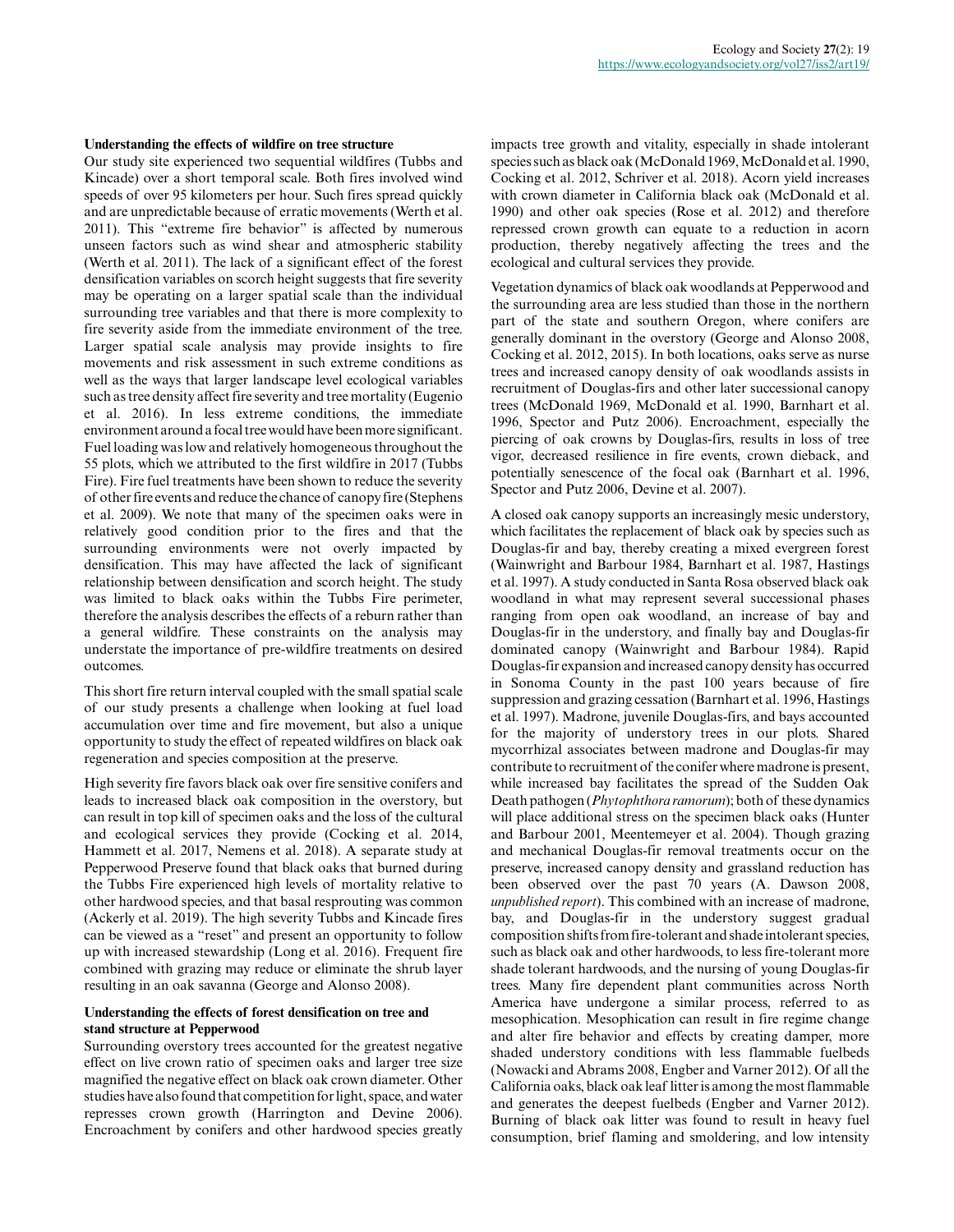fire (Engber and Varner 2012). The majority of encroaching overstory and emerging trees were live oaks, which were found to repress fire (Engber and Varner 2012). It is possible that this current trajectory will continue without the implementation of additional stewardship practices.

# **Recommendations for stewardship in light of TEK**

The Pepperwood Native Advisory Council advocates for increased prescribed burning and thinning as a means to prepare the land for cultural burning. An important difference between prescribed and cultural fire is that prescribed burns primarily focus on creating fire breaks and reducing fuels, whereas a cultural burn takes an ecosystem level approach to promote the health of the natural environment as a whole, including plant, animal, and human life. A unique aspect about the ongoing project at Pepperwood Preserve is that the Native Advisory Council and Pepperwood staff collaborate on the entire restoration process. (Clint McKay, *personal communication*).

This twofold approach to restoring the land and protecting specimen oaks begins with fuel reduction in the form of mechanical removal, pile burning, and prescribed fire, followed by the continued use of fire to stave off further degradation and support ecosystem resilience. In addition to preparing the land for cultural burns, our results suggest that mechanical removal of overstory and emerging trees encroaching on specimen oaks may be the best first step to encourage increased crown area and live crown ratio, both of which are desired by today's traditional gatherers including those represented on the Pepperwood Native Advisory Council (Cocking et al. 2012, Crotteau et al. 2015, Long et al. 2016, 2017; Clint McKay, *personal communication*). Thinning in oak woodlands has been shown to reduce water stress (Moreno and Cubera 2008) and release from encroaching trees increases epicormic branching in oaks and overall growth, thereby increasing crown dimensions (McDonald 1969, Harrington and Devine 2006, McDonald and Vaughn 2007) and mast products in black oak and other oak species (Healy 1997, Healy et al. 1999). Mechanical removal followed by controlled or pile burning is an effective fuel reduction treatment (Hastings et al. 1997, Stephens et al. 2009). Because the majority of observed Douglas-firs were seedlings and juveniles (mean DBH 20 cm), controlled burns would be an effective tool in mitigating conifer encroachment (Hunter and Barbour 2001, Cocking et al. 2012), as well as continuing the efforts of mechanical removal.

Following mechanical removal of fuels and encroaching trees, and then prescribed fire, cultural burns similar to the frequent, low severity fire regimes seen in the ethnographic and archeological record (Hastings et al. 1997, Keeley 2002, Anderson 2005, Christianson 2014, Lightfoot and Cuthrell 2015) would protect specimen black oaks and facilitate the development of mature black oak stands in part by discouraging conifer recruitment and hardwood densification after severe fire events (Cocking et al. 2012, Crotteau et al. 2013, Long et al. 2016, 2017, Hammett et al. 2017, Nemens et al. 2018). In the context of TEK, cultural burning fits in a larger system of ecological management and Tribal stewardship strategies. For example, the use of fire during certain times of the year may also promote native, culturally significant understory plants and help control pests and pathogens while simultaneously restoring Indigenous land relationships (Kimmerer and Lake 2001, Huffman 2013, Long et al. 2016, Lake et al. 2017, Anderson and Keeley 2018). In the fall of 2020, the Native Advisory Council and the Pepperwood management team began mechanical removal followed by pile burning on the preserve, with the intention of reimplementing cultural fire when the land is ready.

Many researchers encourage us to view TEK not as a static system locked in the past but as a dynamic system rooted in adaptation (Pearce et al. 2015). Pearce and colleagues' work (2015) views TEK as an element of adaptive capacity or resilience and shows how a peoples' ability to adapt may depend on their ability to continue to develop TEK in the context of a changing environment. It is essential to remember that major biotic and abiotic changes have occurred since precontact times, including the introduction of invasive plants, increased fuel accumulation, and stand density, and a warming climate. Western science and TEK can work cooperatively to assess California ecosystems in their current state and create unique stewardship plans for the particular needs of a given site that account for ongoing climatic and ecological change.

# **A way forward**

To foster resilient ecosystems that support Tribal values a multifaceted and diverse approach that incorporates Tribal communities, land management agencies and organizations, government, and the public is needed to create unique plans for different social and ecological conditions throughout the state (Lake et al. 2017, Long et al. 2017, Long and Lake 2018). Government action and policy, at the federal, state, and local levels, impact Tribal engagement with and access to the land. For example, the Northwest Forest Plan (NWFP) helped to facilitate increased collaboration with Tribal communities whose lands are within the designated boundary (Long and Lake 2018). Though the plan did not adequately include Tribal stewardship of ecocultural resources, subsequent land management planning rules prioritize the protection and management of sites and resources of cultural importance (Long and Lake 2018). Obstacles to Tribal stewardship on the land take many forms and range from the federal level down to local restrictions on burning such as air-quality regulations (Quinn-Davidson and Varner 2012, Long et al. 2017, Long and Lake 2018). Despite this, other successful partnerships focused on TEK and black oak restoration have formed throughout the state including work by the Honorable Ron Goode and the North Fork Mono Tribe with the Sierra National Forest and Greenville Rancheria in collaboration with Plumas National Forest (Long et al. 2017). These partnerships and others exemplify the dynamic and inclusive active stewardship strategies needed to cultivate social and ecological resilience and simultaneously promote ecocultural resources.

It is essential that the agencies, organizations, and other entities with power and funding reach out in a culturally competent and sensitive manner to include Tribal communities in decision making and fund local Tribal action on the land. Understanding the importance of place and cultural competency around Indigenous worldview will aid in collaborations with Tribal peoples, and incorporating local Tribal peoples into leadership roles will aid in the decolonization of land stewardship (Muller 2003, Dockry et al. 2018). Collaboration between Tribal communities and land stewardship organizations is mutually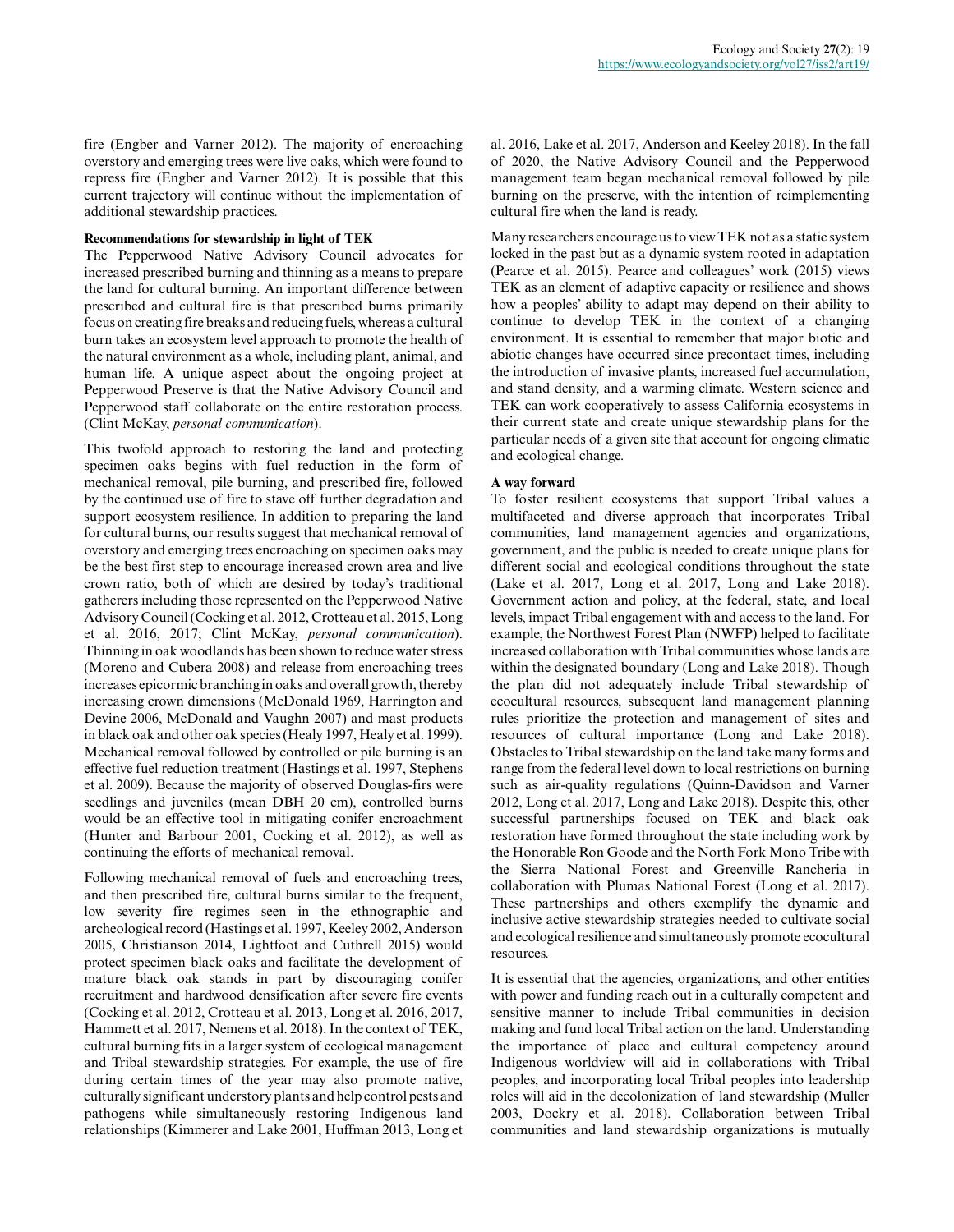beneficial. Acknowledging Tribal authority and legitimizing TEK has political benefits for Tribal groups, and Tribal involvement will benefit ecosystems and society by incorporating the wealth of knowledge embedded within TEK into land stewardship programs. Successful partnerships have formed between land management agencies and indigenous peoples in Australia, Canada, and California, many of which involve TEK of fire (Muller 2003, Shebitz et al. 2009, Christianson 2014, Robinson et al. 2016, Lake et al. 2017).

In conclusion, collaborating with and providing the opportunity for Tribal communities to practice TEK will increase access to land and biodiversity, keep California's diverse vegetation types from undergoing successional change, and promote the growth and resilience of culturally significant plants (Anderson 2005, Burr 2013, Fenelon and Trafzer 2014, Norgaard 2014, Armstrong and Veteto 2015, Livingston et al. 2016). This has far reaching implications on Tribal peoples' well-being, their ability to engage in cultural practices, and ecosystem health, because many cultural practices are inextricably linked to California's biodiversity and aid in its preservation. Active stewardship of California ecosystems and incorporating Tribal communities in land stewardship action and decision making can benefit the health and well-being of local tribes, the larger surrounding communities, and ecosystems alike.

Clint McKay shared his reflections on the importance of this work:

*Native people talk about seven generations. We live our life today based on the effects our actions will have seven generations down the line. After the Tubbs and Kincade fire I got to thinking about the stewardship of this land. I started counting back from my grandchildren, and if you go back seven generations that was the last time my people were able to steward this land according to our cultural values and traditions. To us these big wildfires are like a reawakening of our culture and traditions and it's given this western world an opportunity to push the reset button and start over. For seven generations my people have been denied the opportunity to steward this land according to our culture and traditions. Unfortunately, it took these devastating wildfires but now our scientific methods are starting to be heeded. People are starting to ask for it and respect it. It is an opportunity for learning, sharing, and bringing us back to a place of center not for pointing fingers. We get another opportunity; what are we going to do with it now?*

*Responses to this article can be read online at:* [https://www.ecologyandsociety.org/issues/responses.](https://www.ecologyandsociety.org/issues/responses.php/13187) [php/13187](https://www.ecologyandsociety.org/issues/responses.php/13187)

#### **Author Contributions:**

*CJO: Conceptualization, Methodology, Formal Analysis, Investigation, Data Curation, Writing: Original Draft, Visualization, Project Administration, Funding Acquisition MP: Writing: Review and Editing CM: Conceptualization,*

*Methodology, Writing: Interviews and Review KME: Investigation, Data Curation LPB: Conceptualization, Methodology, Resources, Writing: Review and Editing, Visualization, Supervision, Project Administration, Funding Acquisition*

# **Acknowledgments:**

*Funding for this work was awarded to Cory O'Gorman from Northern CA Botanists CNPS Milo Baker Chapter, Sonoma State University's Center for Environmental Inquiry Norwick Fund and RSCA Program. Daniel Crocker was instrumental in assisting with statistical analyses and we are thankful for his participation in this project and suggestions to improve the manuscript. We are grateful to Matthew Clark for providing LiDAR and hyperspectral derived vegetation maps to identify areas of high black oak abundance at Pepperwood. We appreciate the Native Advisory Council of Pepperwood, Clint and Lucy McKay, Dr. Brenda Flyswithhawks, Tek Tekh Gabaldon, and L. Frank Manriquez for welcoming us into this project and at their table. We thank Pepperwood Preserve staff for their continued support throughout the project and to Ashley Whipple for assisting with data accessibility. We appreciate comments by Frank K. Lake and an anonymous reviewer whose suggestions greatly improved an earlier versions of the manuscript. We are grateful to the Honorable Ron Goode and Dirk Charley for sharing their expertise and cultural wisdom.*

#### **Data Availability:**

*The data that support the findings of this study are openly available in the EDI Data Portal at [https://doi.org/10.6073/](https://doi.org/10.6073/pasta/6ae5b7174cafbdc95a5b0478081fa11e) [pasta/6ae5b7174cafbdc95a5b0478081fa11e.](https://doi.org/10.6073/pasta/6ae5b7174cafbdc95a5b0478081fa11e)*

# **LITERATURE CITED**

Abrams, M. D., and G. J. Nowacki. 2008. Native Americans as active and passive promoters of mast and fruit trees in the eastern USA. Holocene 18(7):1123-1137. [https://doi.org/10.1177/09596](https://doi.org/10.1177/0959683608095581) [83608095581](https://doi.org/10.1177/0959683608095581)

Ackerly, D. D., M. Kozanitas, P. Papper, M. Oldfather, and M. Clark. 2019. Mortality and resprouting in California Oak Woodlands following mixed-severity wildfire. International Oaks 30:23-30.

Anderson, M. K. 2005. Tending the wild: Native American knowledge and the management of California's natural resources. University of California Press, Berkeley, California, USA. [https://](https://doi.org/10.1525/9780520933101) [doi.org/10.1525/9780520933101](https://doi.org/10.1525/9780520933101) 

Anderson, M. K., and J. E. Keeley. 2018. Native peoples' relationship to the California chaparral. Pages 79-121 in E. C. Underwood, H. D. Safford, N. A. Molinari, and J. E. Keeley, editors. Valuing chaparral: ecological, socio-economic, and management perspectives. Springer, Cham, Switzerland. [https://](https://doi.org/10.1007/978-3-319-68303-4_4) [doi.org/10.1007/978-3-319-68303-4\\_4](https://doi.org/10.1007/978-3-319-68303-4_4)

Armstrong, C. G., and J. R. Veteto. 2015. Historical ecology and ethnobiology: applied research for environmental conservation and social justice. Ethnobiology Letters 6(1):5-7. [https://doi.](https://doi.org/10.14237/ebl.6.1.2015.313) [org/10.14237/ebl.6.1.2015.313](https://doi.org/10.14237/ebl.6.1.2015.313)

Asbjørnsen, H., L. A. Brudvig, and M. Tomer. 2007. Ecohydrological implications of removing encroaching woody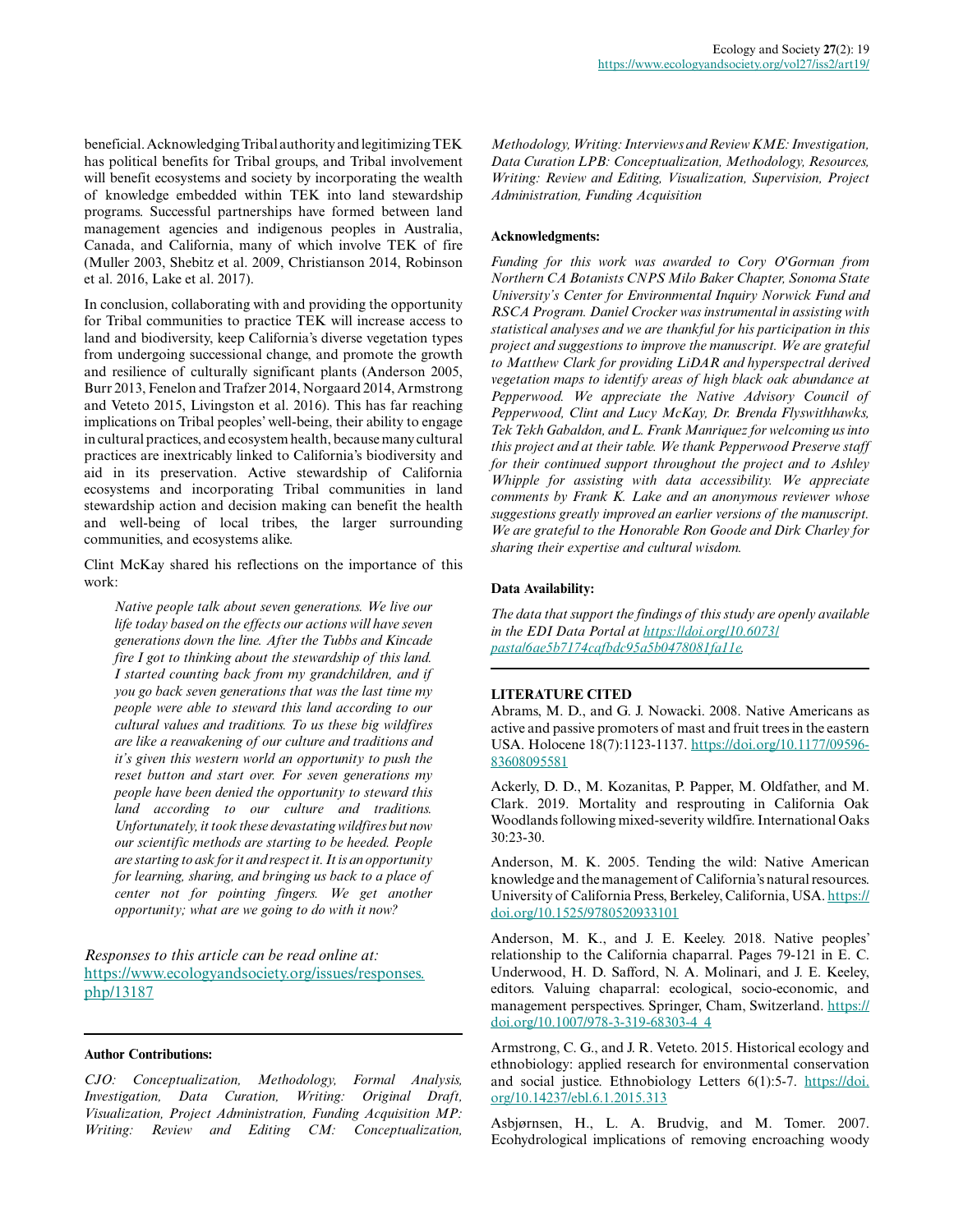vegetation from a bur oak savanna. Ecological Restoration 25:58-60.

Barnhart, S. J., R. J. McBride, C. Cicero, P. da Silva, and P. Warner. 1987. Vegetation dynamics of the northern oak woodlands. Pages 53-58 in Multiple-use management of California's hardwood resources. Pacific Southwest Forest and Range Experiment Station, Berkeley, California, USA.

Barnhart, S. J., J. R. McBride, and P. Warner. 1996. Invasion of northern oak woodlands by *Pseudotsuga menziesii* (Mirb.) Franco in the Sonoma Mountains of California. Madroño 43(1):28-45.

Barrett, R. H. 1980. Mammals of California oak habitats: management implications. Pages 275-291 in Ecology, management, and utilization of California oaks. Pacific Southwest Forest and Range Experiment Station, Berkeley, California, USA.

Berkes, F., J. Colding, and C. Folke. 2000. Rediscovery of traditional ecological knowledge as adaptive management. Ecological Applications 10(5):1251-1262. [https://doi.](https://doi.org/10.1890/1051-0761(2000)010[1251:ROTEKA]2.0.CO;2) [org/10.1890/1051-0761\(2000\)010\[1251:ROTEKA\]2.0.CO;2](https://doi.org/10.1890/1051-0761(2000)010[1251:ROTEKA]2.0.CO;2) 

Burr, J. L. 2013. Burning across boundaries: comparing effective strategies for collaboration between fire management agencies and indigenous communities in the United States and Australia. Interdisciplinary Studies in the Humanities 5(2012):1-6.

Christianson, A. 2014. Social science research on Indigenous wildfire management in the 21st century and future research needs. International Journal of Wildland Fire 24(2):190-200. <https://doi.org/10.1071/WF13048>

Cocking, M. I., J. M. Varner, and E. A. Engber. 2015. Conifer encroachment in California oak woodlands. Pages 505-514 in Proceedings of the Seventh California Oak Symposium: managing oak woodlands in a dynamic world. General Technical Report PSW-GTR-251. U.S. Forest Service, Pacific Southwest Research Station, Berkeley, California, USA.

Cocking, M. I., J. M. Varner, and E. E. Knapp. 2014. Long-term effects of fire severity on oak–conifer dynamics in the southern Cascades. Ecological Applications 24(1):94-107. [https://doi.](https://doi.org/10.1890/13-0473.1) [org/10.1890/13-0473.1](https://doi.org/10.1890/13-0473.1)

Cocking, M. I., J. M. Varner, and R. L. Sheriff. 2012. California black oak responses to fire severity and native conifer encroachment in the Klamath Mountains. Forest Ecology and Management 270:25-34.<https://doi.org/10.1016/j.foreco.2011.12.039>

Codding, B. F., and D. W. Bird. 2013. Forward: a global perspective on traditional burning in California. California Archaeology 5(2):199-208. [https://doi.org/10.1179/1947461X13](https://doi.org/10.1179/1947461X13Z.00000000010) Z.00000000010

Crotteau, J. S., M. W. Ritchie, J. M. Varner, and J. P. Berrill. 2015. *Quercus Kelloggii* (Newb.) sprout response to fire severity in northern California. Pages 377-386 in Proceedings of the Seventh California Oak Symposium: managing oak woodlands in a dynamic world. General Technical Report PSW-GTR-251. U.S. Forest Service, Pacific Southwest Research Station, Berkeley, California, USA.

Crotteau, J. S., J. M. Varner III, and M. W. Ritchie. 2013. Postfire regeneration across a fire severity gradient in the southern Cascades. Forest Ecology and Management 287:103-112. [https://](https://doi.org/10.1016/j.foreco.2012.09.022) [doi.org/10.1016/j.foreco.2012.09.022](https://doi.org/10.1016/j.foreco.2012.09.022)

DeNevers, G. 2013. Pepperwood Preserve Vascular Flora. P. Rockwood, M. M. Halbur, and M. Gillogly, editors. Third edition. Dwight Center for Conservation Science at Pepperwood, Santa Rosa, California, USA.

Devine, W. D., C. A. Harrington, and D. H. Peter. 2007. Oak woodland restoration: understory response to removal of encroaching conifers. Ecological Restoration 25(4):247-255. <https://doi.org/10.3368/er.25.4.247>

Dockry, M. J., S. A. Gutterman, and M. A. Davenport. 2018. Building bridges: perspectives on partnership and collaboration from the U.S. Forest Service Tribal Relations Program. Journal of Forestry 116(2):123-132.<https://doi.org/10.5849/jof-2016-106>

Engber, E., and J. M. Varner III. 2012. Patterns of flammability of the California oaks: the role of leaf traits. Canadian Journal of Forest Research 42(11):1965-1975. [https://doi.org/10.1139/](https://doi.org/10.1139/x2012-138) [x2012-138](https://doi.org/10.1139/x2012-138) 

Eugenio, F. C., A. R. dos Santos, N. C. Fiedler, G. A. Ribeiro, A. G. da Silva, Á. B. dos Santos, G. G. Paneto, and V. R. Schettino. 2016. Applying GIS to develop a model for forest fire risk: a case study in Espírito Santo, Brazil. Journal of Environmental Management 173:65-71.<https://doi.org/10.1016/j.jenvman.2016.02.021>

Fenelon, J. V., and C. E. Trafzer. 2014. From colonialism to denial of California genocide to misrepresentations: special issue on indigenous struggles in the Americas. American Behavioral Scientist 58(1):3-29. <https://doi.org/10.1177/0002764213495045>

Garibaldi, A., and N. Turner. 2004. Cultural keystone species: implications for ecological conservation and restoration. Ecology and Society 9(3):1.<https://doi.org/10.5751/ES-00669-090301>

Gedalof, Z., and J. A. Franks. 2019. Stand structure and composition affect the drought sensitivity of Oregon white oak (*Quercus Garryana* Douglas Ex Hook.) and Douglas-Fir (*Pseudotsuga Menziesii* (Mirb.) Franco). Forests 10(5):381. <https://doi.org/10.3390/f10050381>

George, M. R., and M. F. Alonso. 2008. Oak woodland vegetation dynamics: a state and transition approach. Pages 93-104 in Proceedings of the sixth California oak symposium: today's challenges, tomorrow's opportunities. General Technical Report PSW-GTR-217. U.S. Forest Service, Pacific Southwest Research Station, Albany, California, USA.

Gillogly, M., C. Dodge, M. Halbur, L. Micheli, C. McKay, N. Heller, and B. Benson. 2017. Adaptive management plan for Pepperwood Preserve: terrestrial biodiversity climate change collaborative. Dwight Center for Conservation Science at Pepperwood, Santa Rosa, California, USA.

Halbur, M., M. Kennedy, D. Ackerly, L. Micheli, and J. Thorne. 2013. Creating a detailed vegetation map for Pepperwood Preserve: terrestrial biodiversity climate change collaborative. Dwight Center for Conservation Science at Pepperwood, Santa Rosa, California, USA.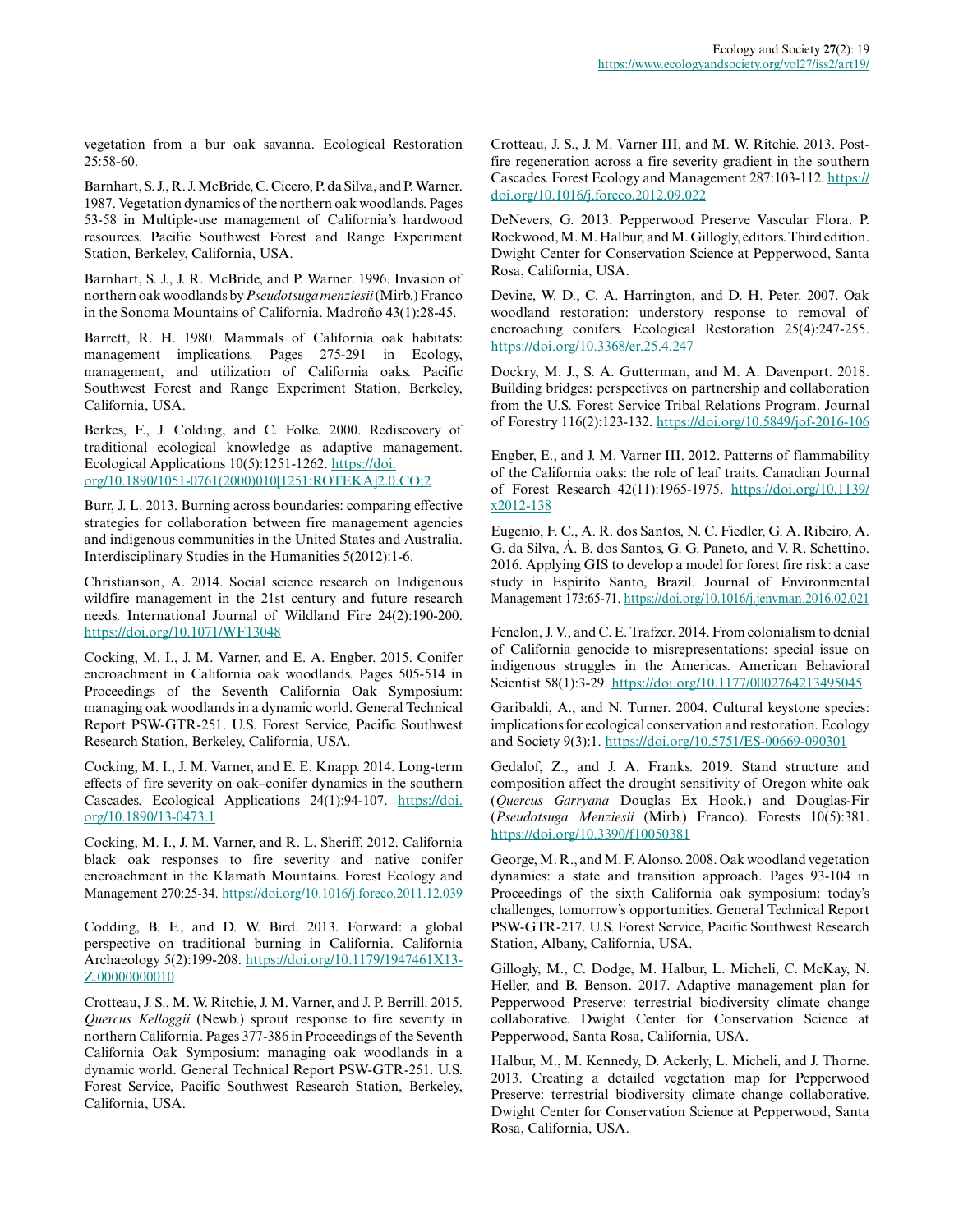Hammett, E. J., M. W. Ritchie, and J. P. Berrill. 2017. Resilience of California black oak experiencing frequent fire: regeneration following two large wildfires 12 years apart. Fire Ecology 13 (1):91-103.<https://doi.org/10.4996/fireecology.1301091>

Harrington, C. A., and W. D. Devine. 2006. A practical guide to oak release. General Technical Report PNW-GTR-666. U.S. Forest Service, Pacific Northwest Research Station, Portland, Oregon, USA.<https://doi.org/10.2737/PNW-GTR-666>

Hastings, M. S., J. S. Barnhart, and R. J. McBride. 1997. Restoration management of northern oak woodlands. Pages 275-280 in Proceedings of a Symposium on oak woodlands: ecology, management, and urban interface issues. General Technical Report PSW-GTR-160. U.S. Forest Service, Pacific Southwest Research Station, Albany, California, USA.

Hayashida, F. M. 2005. Archaeology, ecological history, and conservation. Annual Review of Anthropology 34(1):43-65. <https://doi.org/10.1146/annurev.anthro.34.081804.120515>

Healy, W. M. 1997. Thinning New England oak stands to enhance acorn production. Northern Journal of Applied Forestry 14 (3):152-156. <https://doi.org/10.1093/njaf/14.3.152>

Healy, W. M., A. M. Lewis, and E. F. Boose. 1999. Variation of red oak acorn production. Forest Ecology and Management 116 (1-3):1-11. [https://doi.org/10.1016/S0378-1127\(98\)00460-5](https://doi.org/10.1016/S0378-1127(98)00460-5)

Hilderbrant, W. R. 2007. Northwest California: ancient lifeways. Chapter 7 in T. L. Jones and K. A. Klar, editors. California prehistory: colonization, culture and complexity. Rowman AltaMira, Lanham, Maryland, USA.

Horney, M., R. B. Standiford, D. McCreary, J. Tecklin, and R. Richards. 2002. Effects of wildfire on blue oak in the northern Sacramento Valley. Pages 261-267 in Proceedings of the Fifth Symposium on Oak Woodlands: oaks in California's challenging landscape. General Technical Report PSW-GTR-184. U.S. Forest Service, Pacific Southwest Research Station, Albany, California, USA.

Huffman, M. R. 2013. The many elements of traditional fire knowledge: synthesis, classification, and aids to cross-cultural problem solving in fire-dependent systems around the world. Ecology and Society 18(4):3.<https://doi.org/10.5751/ES-05843-180403>

Hunter, J. C., and M. G. Barbour. 2001. Through-growth by *Pseudotsuga menziesii*: a mechanism for change in forest composition without canopy gap. Journal of Vegetation Science 12:445-452.<https://doi.org/10.2307/3236996>

Keeley, J. E. 2002. Native American impacts on fire regimes of the California coastal ranges. Journal of Biogeography 29 (3):303-320. <https://doi.org/10.1046/j.1365-2699.2002.00676.x>

Kelly, L. T., and L. Brotons. 2017. Using fire to promote biodiversity. Science 355(6331):1264-1265. [https://doi.org/10.1126/](https://doi.org/10.1126/science.aam7672) [science.aam7672](https://doi.org/10.1126/science.aam7672) 

Kimmerer, R. W., and F. K. Lake. 2001. The role of indigenous burning in land management. Journal of Forestry 99(11):36-41.

Kramer, H. A., B. M. Collins, F. K. Lake, M. K. Jakubowski, S. L. Stephens, M. Kelly. 2016. Estimating ladder fuels: a new approach combining field photography with LiDAR. Remote Sensing 8(9):766.<https://doi.org/10.3390/rs8090766>

Lake, F. K., V. Wright, P. Morgan, M. McFadzen, D. McWethy, and C. Stevens-Rumman. 2017. Returning fire to the land: celebrating traditional knowledge and fire. Journal of Forestry 115(5):343-353.<https://doi.org/10.5849/jof.2016-043R2>

Lee, G. D. 1998. Walking where we lived: memoirs of a Mono Indian family. University of Oklahoma Press, Norman, Oklahoma, USA.

Lepofsky, D., C. G. Armstrong, S. Greening, J. Jackley, J. Carpenter, B. Guernsey, D. Matthews, and N. J. Turner. 2017. Historical ecology of cultural keystone places of the Northwest Coast. American Anthropologist 119(3):448-463. [https://doi.](https://doi.org/10.1111/aman.12893) [org/10.1111/aman.12893](https://doi.org/10.1111/aman.12893) 

Lightfoot, K. G., and R. Q. Cuthrell. 2015. Anthropogenic burning and the Anthropocene in late-Holocene California. Holocene 25(10):1581-1587.<https://doi.org/10.1177/0959683615588376>

Lightfoot, K., R. Cuthrell, C. Boone, R. Byrne, A. Chavez, L. Collins, A. Cowart, R. Evett, P. Fine, D. Gifford-Gonzalez, M. Hylkema, V. Lopez, T. Misiewicz, and R. Reid. 2013. Anthropogenic burning on the central California coast in Late Holocene and early historical times: findings, implications, and future directions. California Archaeology 5:371-390. [https://doi.](https://doi.org/10.1179/1947461X13Z.00000000020) [org/10.1179/1947461X13Z.00000000020](https://doi.org/10.1179/1947461X13Z.00000000020) 

Livingston, A. C., J. M. Varner, E. S. Jules, J. M. Kane, and L. A. Arguello. 2016. Prescribed fire and conifer removal promote positive understorey vegetation responses in oak woodlands. Journal of Applied Ecology 53(5):1604-1612. [https://doi.](https://doi.org/10.1111/1365-2664.12703) [org/10.1111/1365-2664.12703](https://doi.org/10.1111/1365-2664.12703)

Long, J. W., M. K. Anderson, L. Quinn-Davidson, R. W. Goode, F. K. Lake, and C. N. Skinner. 2016. Restoring California black oak ecosystems to promote tribal values and wildlife. General Technical Report PSW GTR-252. U.S. Forest Service, Pacific Southwest Research Station, Albany, California, USA. [https://](https://doi.org/10.2737/PSW-GTR-252) [doi.org/10.2737/PSW-GTR-252](https://doi.org/10.2737/PSW-GTR-252) 

Long, J. W., R. W. Goode, R. J. Gutteriez, J. J. Lackey, and M. K. Anderson. 2017. Managing California black oak for tribal ecocultural restoration. Journal of Forestry 115(5):426-434. <https://doi.org/10.5849/jof.16-033>

Long, J. W., A. Gray, and F. Lake. 2018. Recent trends in large hardwoods in the Pacific Northwest, USA. Forests 9(10):651. <https://doi.org/10.3390/f9100651>

Long, J. W., and F. K. Lake. 2018. Escaping social-ecological traps through tribal stewardship on national forest lands in the Pacific Northwest, United States of America. Ecology and Society 23 (2):10. <https://doi.org/10.5751/ES-10041-230210>

Long, J. W., F. K. Lake, R. W. Goode, and M. B. Burnette. 2020. How traditional tribal perspectives influence ecosystem restoration. Ecopsychology 12(2):71-82. [https://doi.org/10.1089/](https://doi.org/10.1089/eco.2019.0055) [eco.2019.0055](https://doi.org/10.1089/eco.2019.0055)

Madley, B. 2016. An American genocide: the United States and the California Indian Catastrophe, 1846-1873. Yale University Press, New Haven, Connecticut, USA.

Marcos, G. M., J. J. Obrador, E. Garcia, E. Cubera, M. J. Montero, F. Pulido, and C. Dupraz. 2007. Driving competitive and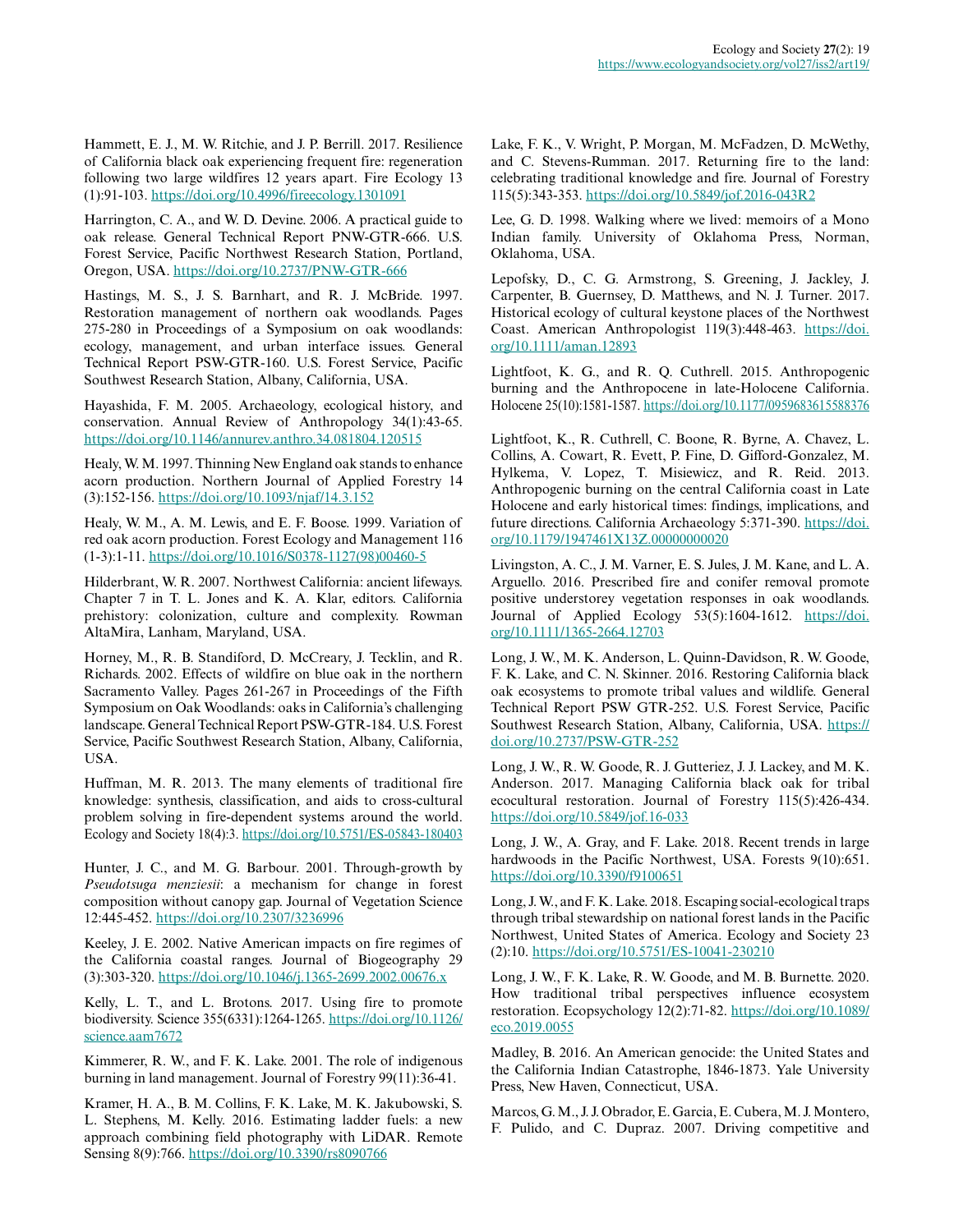facilitative interactions in oak dehesas through management practices. Agroforestry Systems 70:25-40. [https://doi.org/10.1007/](https://doi.org/10.1007/s10457-007-9036-y) [s10457-007-9036-y](https://doi.org/10.1007/s10457-007-9036-y) 

McDonald, P. M. 1969. Silvical characteristics of California black oak (*Quercus kelloggii* Newb.). Forest Service Research Paper PSW-53. U.S. Forest Service PSW-53. Pacific Southwest Forest and Range Experiment Station, Berkeley, California, USA.

McDonald, P. M., R. M. Burns, and B. H. Honkala. 1990. *Quercus kelloggii* Newb., California black oak. Silvics of North America. Volume 2, Hardwoods. Agriculture Handbook 654:661-671.

McDonald, P. M., and N. R. Vaughn. 2007. Growth of thinned and unthinned hardwood stands on a good site in northern California. General Technical Report PSW-GTR-204. U.S. Forest Service, Pacific Southwest Research Station, Albany, California, USA. <https://doi.org/10.2737/PSW-GTR-204>

Meentemeyer, R., D. Rizzo, W. Mark, and E. Lotz. 2004. Mapping the risk of establishment and spread of sudden oak death in California. Forest Ecology and Management 200(1-3):195-214. <https://doi.org/10.1016/j.foreco.2004.06.021>

Miller, A. M., and I. Davidson-Hunt. 2010. Fire, agency and scale in the creation of aboriginal cultural landscapes. Human Ecology 38(3):401-414. <https://doi.org/10.1007/s10745-010-9325-3>

Milliken, R. 2007. Punctuated culture change in the San Francisco Bay area. Chapter 7 in T. L. Jones and K. A. Klar, editors. California prehistory: colonization, culture and complexity. Rowman AltaMira, Lanham, Maryland, USA.

Minnich, R. A., M. G. Barbour, J. H. Burk, and J. Sosa-Ramírez. 2000. Californian mixed-conifer forests under unmanaged fire regimes in the Sierra San Pedro Mártir, Baja California, Mexico. Journal of Biogeography 27(1):105-129. [https://doi.org/10.1046/](https://doi.org/10.1046/j.1365-2699.2000.00368.x) [j.1365-2699.2000.00368.x](https://doi.org/10.1046/j.1365-2699.2000.00368.x)

Moreno, G., and E. Cubera. 2008. Impact of stand density on water status and leaf gas exchange in *Quercus ilex*. Forest Ecology and Management 254(1):74-84. [https://doi.org/10.1016/j.](https://doi.org/10.1016/j.foreco.2007.07.029) [foreco.2007.07.029](https://doi.org/10.1016/j.foreco.2007.07.029)

Muller, S. 2003. Towards decolonisation of Australia's protected area management: the Nantawarrina Indigenous Protected Area experience. Australian Geographical Studies 41(1):29-43. [https://](https://doi.org/10.1111/1467-8470.00190) [doi.org/10.1111/1467-8470.00190](https://doi.org/10.1111/1467-8470.00190) 

Nemens, D. G., J. M. Varner, and P. W. Dunwiddie. 2019. Resilience of Oregon white oak to reintroduction of fire. Fire Ecology 15:29. <https://doi.org/10.1186/s42408-019-0045-9>

Nemens, D. G., J. M. Varner, K. R. Kidd, and B. Wing. 2018. Do repeated wildfires promote restoration of oak woodlands in mixed-conifer landscapes? Forest Ecology and Management 427:143-151. <https://doi.org/10.1016/j.foreco.2018.05.023>

Norgaard, K. M. 2014. The politics of fire and the social impacts of fire exclusion on the Klamath. Humboldt Journal of Social Relations 36:77-101.

Nowacki, G. J., and M. D. Abrams. 2008. The demise of fire and "mesophication" of forests in the eastern United States. BioScience 58(2):123-138.<https://doi.org/10.1641/B580207>

Oheimb, G. V., A. C. Lang, H. Bruelheide, D. I. Forrester, I. Wäsche, M. Yu, and W. Härdtle. 2011. Individual-tree radial growth in a subtropical broad-leaved forest: the role of local neighbourhood competition. Forest Ecology Management 261 (3):499-507. <https://doi.org/10.1016/j.foreco.2010.10.035>

Pearce, T., J. Ford, A. C. Willox, and B. Smit. 2015. Inuit traditional ecological knowledge (TEK), subsistence hunting and adaptation to climate change in the Canadian Arctic. Arctic 68 (2):233-245. <https://doi.org/10.14430/arctic4475>

Quinn-Davidson, L. N., and J. M. Varner. 2012. Impediments to prescribed fire across agency, landscape, and manager: an example from northern California. International Journal of Wildland Fire 21(3):210-218. <https://doi.org/10.1071/WF11017>

Robinson, C. J., K. Maclean, R. Hill, E. Bock, and P. Rist. 2016. Participatory mapping to negotiate indigenous knowledge used to assess environmental risk. Sustainability Science 11 (1):115-126. <https://doi.org/10.1007/s11625-015-0292-x>

Rose, A. K., C. H. Greenberg, and T. M. Fearer. 2012. Acorn production prediction models for five common oak species of the eastern United States. Journal of Wildlife Management 76 (4):750-758. <https://doi.org/10.1002/jwmg.291>

Schriver, M., R. L. Sherriff, J. M. Varner, L. Quinn-Davidson, and Y. Valachovic. 2018. Age and stand structure of oak woodlands along a gradient of conifer encroachment in northwestern California. Ecosphere 9(10):e02446. [https://doi.](https://doi.org/10.1002/ecs2.2446) [org/10.1002/ecs2.2446](https://doi.org/10.1002/ecs2.2446)

Shebitz, D. J., S. H. Reichard, and P. W. Dunwiddie. 2009. Ecological and cultural significance of burning beargrass habitat on the Olympic Peninsula, Washington. Ecological Restoration 27(3):306-319. <https://doi.org/10.3368/er.27.3.306>

Skinner, C. N., A. H. Taylor, and J. K. Agee. 2006. Klamath Mountains Bioregion. Pages 170-194 in N. G. Sugihara, J. W. van Wagtendonk, J. Fites-Kaufman, K. E. Shaffer, and A. E. Thode, editors. Fire in California's ecosystems. University of California Press, Berkeley, California, USA. [https://doi.org/10.1525/](https://doi.org/10.1525/california/9780520246058.003.0009) [california/9780520246058.003.0009](https://doi.org/10.1525/california/9780520246058.003.0009) 

Spector, T., and F. E. Putz. 2006. Crown retreat of open-grown Southern live oaks (*Quercus virginiana*) due to canopy encroachment in Florida, USA. Forest Ecology and Management 228(1-3):168-176. <https://doi.org/10.1016/j.foreco.2006.03.001>

Stephens, S. L., R. E. Martin, and N. E. Clinton. 2007. Prehistoric fire area and emissions from California's forests, woodlands, shrublands, and grasslands. Forest Ecology and Management 251 (3):205-216. <https://doi.org/10.1016/j.foreco.2007.06.005>

Stephens, S. L., J. J. Moghaddas, C. Edminster, C. E. Fiedler, S. Haase, M. Harrington, J. E. Keeley, E. E. Knapp, J. D. McIver, K. Metlen, C. N. Skinner, and A. Youngblood. 2009. Fire treatment effects on vegetation structure, fuels, and potential fire severity in western U.S. forests. Ecological Applications 19 (2):305-320. <https://doi.org/10.1890/07-1755.1>

Wainwright, T. C., and M. G. Barbour. 1984. Characteristics of mixed evergreen forest in the Sonoma Mountains of California. Madroño 31(4):219-230.